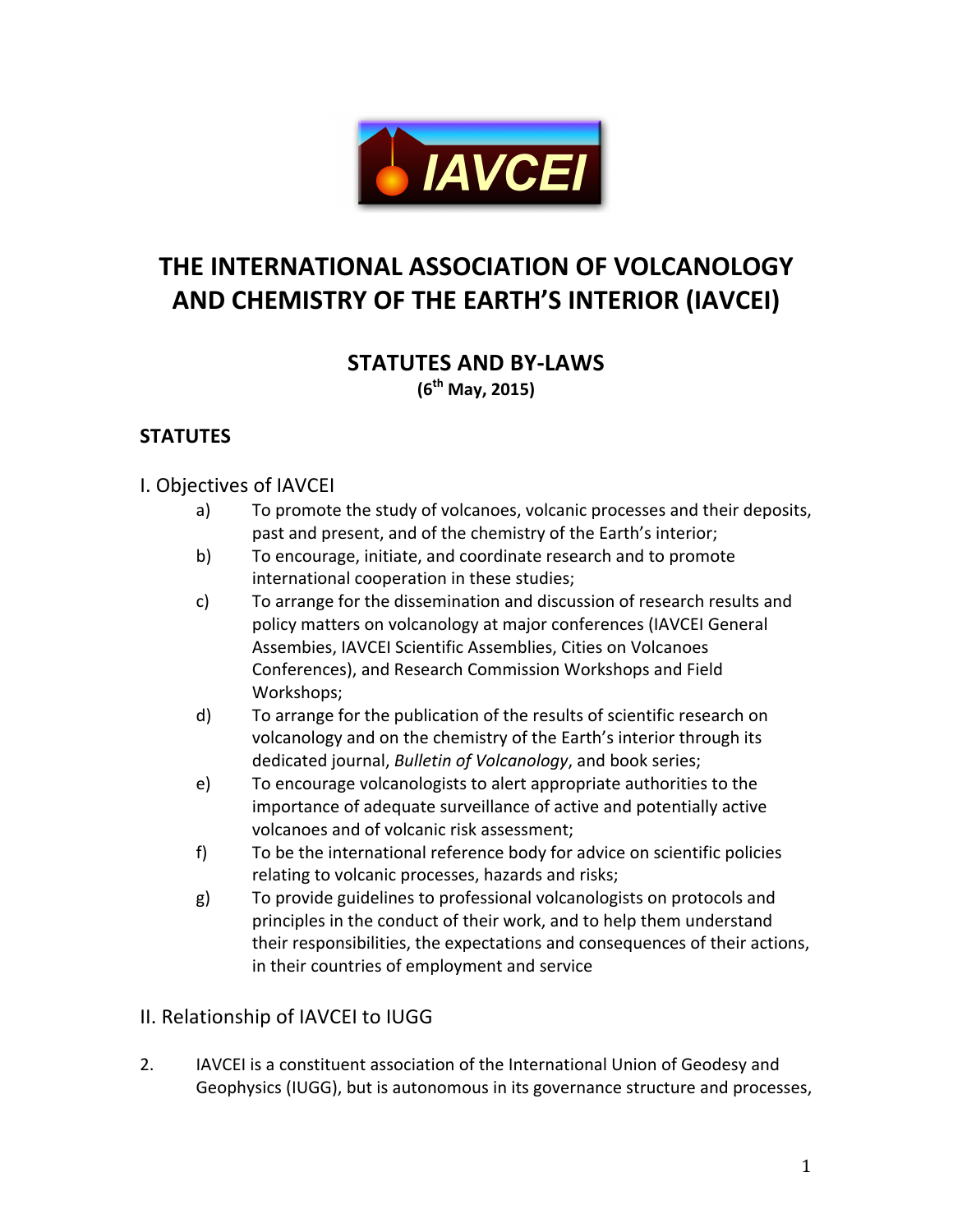as defined below.

- 3. IAVCEI will contribute to IUGG through the IUGG Bureau, Executive Committee and Council through nomination of office bearers for the Bureau, participation of its President, and by invitation, Secretary General, in IUGG Executive Committee meetings, and their attendance at IUGG Council meetings when invited, to contribute the views of IAVCEI and its members, to the business of IUGG.
- 4. IAVCEI will receive from IUGG an annual capitation fee, based on the number of IAVCEI delegates who register and attend IUGG General Assembly conferences as IAVCEI members.

#### III. Membership of IAVCEI

- 5. In accordance with the Principle of Freedom of Participation in Learned Societies (see Appendix), anyone who has interests in volcanology or geochemistry can become a member of IAVCEI, irrespective of country of origin, and participate in the governance of IAVCEI.
- 6. Those wishing to become members of IAVCEI must apply on-line for membership through the IAVCEI website, and must pay the annual fee to maintain membership.

#### IV. Administration of IAVCEI

- 7. IAVCEI will be managed by a democratically elected Executive Committee, that is elected every 4 years, immediately prior to the IAVCEI General Assembly.
- 8. The Executive Committee will consider business brought to it by members of the Committee, individual members of IAVCEI and the IUGG Bureau and Executive Committee.
- 9. The IAVCEI Executive Committee will conduct its business progressively during its 4-year term through meetings of the Committee at IAVCEI Scientific and General Assemblies, and in the interim as e-business and video conferences.
- 10. The IAVCEI Executive Committee is empowered to make policy decisions on behalf of IAVCEI and its members, but major policy decisions should be ratified by members through an on-line plebiscite, or at meetings of members during **IAVCEI** General and Scientific Assemblies.
- 11. The Executive Committee of the Association shall consist of 11 members. Candidates for the following 9 positions are democratically nominated by, and elected by, IAVCEI members:
	- • President
	- Secretary General
	- two Vice-Presidents
	- four Ordinary Committee Members
	- an Early Career Researcher, aged 35 or less at the time of nomination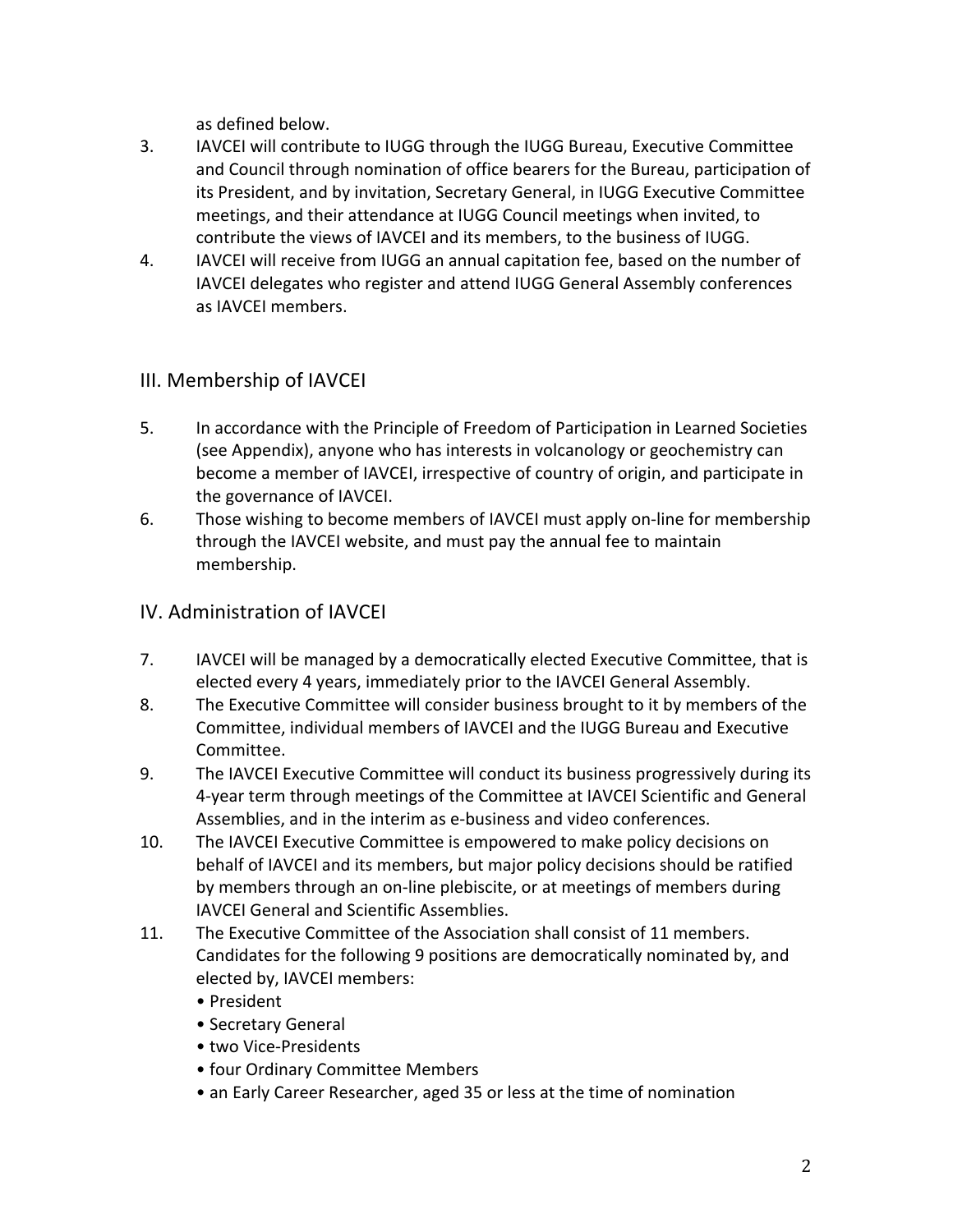- 12. In addition, the the immediate past-President will be an ex-officio member of the Executive Committee for one term to provide continuity and offer advice to the new committee.
- 13. The Editor of Bulletin of Volcanology is invited to be a non-voting observer on the Executive Committee to provide insight from his/her dealings with IAVCEI members through the association's publication processes. She/he may also be nominated to become an elected member of the Executive Committee.
- 14. The President may only serve for one term as President.
- 15. The Secretary General is elected for two 4-year terms.
- 16. All other members of the Executive Committee are elected to serve for one term of 4 years in the first instance, but may serve one extra term if nominated and elected for a second term at the next election.
- 17. No more than two members from the same country can be elected to the Executive Committee during one 4-year term of office.
- 18. An Assistant Secretary may be appointed by the Secretary General to help with his/her duties, including the role of web-master for the IAVCEI website.
- 19. The Executive Committee shall have the power to fill any vacancy that arises on the Executive Committee during the interval between successive elections for the IAVCEI Executive Committee.
- 20. The Executive Committee shall have the power to appoint the Executive Editor of the Bulletin of Volcanology, as well as of other publications of the Association.
- 21. The Executive Committee shall have the power to create and disband Research Commissions and Task Groups of the Association.
- 22. Only members of IAVCEI can present papers at IAVCEI conferences, but scientists wanting to present papers at IAVCEI conferences can join IAVCEI at the time of registering for the conference. Distinguished invited keynote speakers may be exempted from this requirement.
- 23. Countries that are represented by individual members may apply to the IAVCEI Executive Committee to have a National Correspondent for IAVCEI to represent their national volcanological community.
- 24. National Correspondents are also appointed by the IUGG adhering scientific organisations in each IUGG financial member country, but it is recommended that appointments of such member country National Correspondents be done in consultation with the IAVCEI Executive Committee.
- 25. National Correspondents are required to act as conduits of information flow between IAVCEI and national volcanological communities, and may make representations on behalf of their national volcanological communities to the **IAVCEI Executive Committee.**

#### V. Nomination and Voting for the IAVCEI Executive Committee

26. Only individuals who are members of IAVCEI can be nominated for election to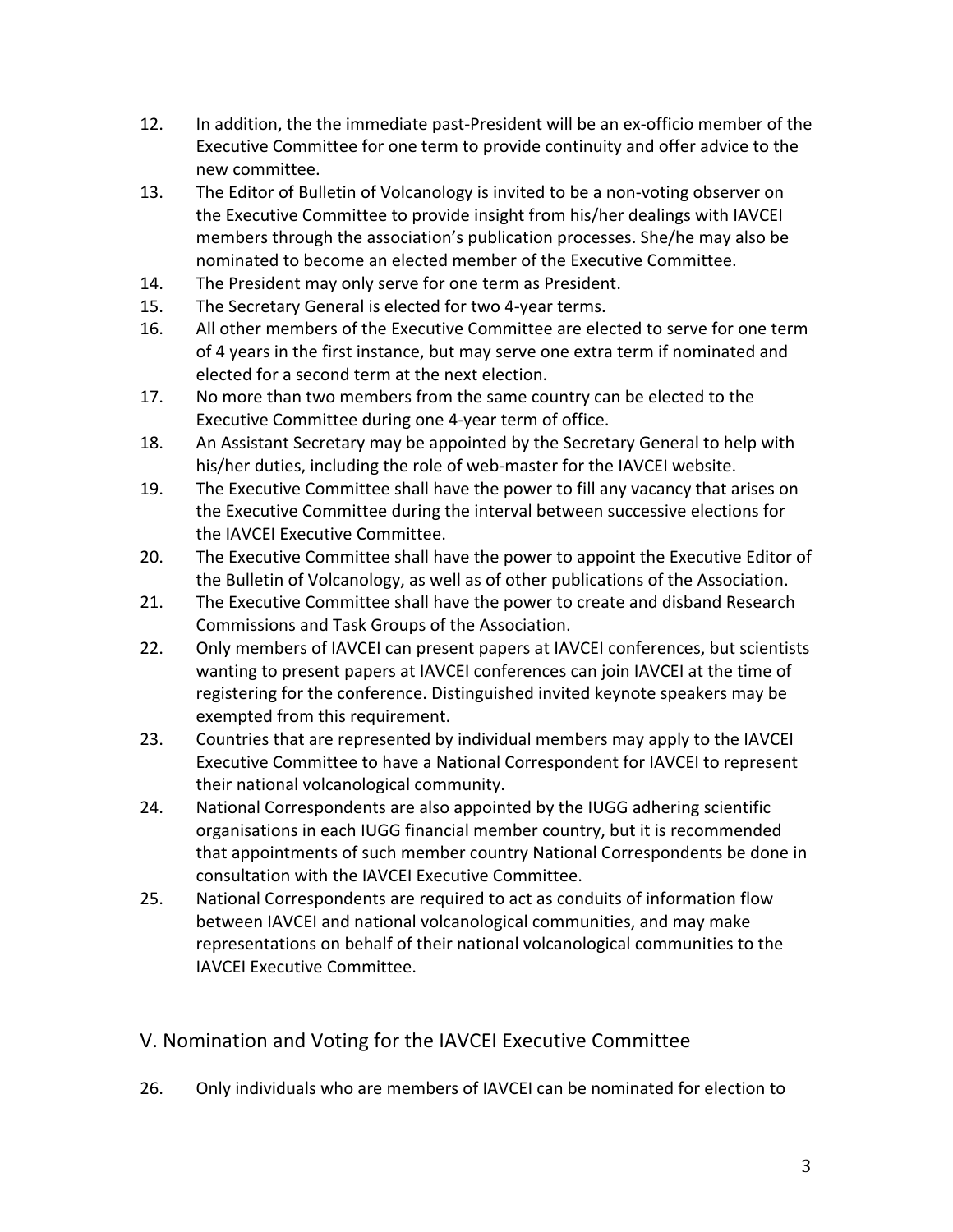the IAVCEI Executive Committee.

- 27. Only members of IAVCEI can nominate another member for election to the **IAVCEI Executive Committee.**
- 28. Candidates for election to the IAVCEI Executive Committee can be from any country, except candidates for the Presidency, who must come from IUGG member countries, according to IUGG Statutes.
- 29. Only members of IAVCEI can vote in the election for the IAVCEI Executive Committee.
- 30. Nominations for candidates for election to the IAVCEI Executive Committee, must be seconded by three other current individual members, each from countries other than that of the candidate.
- 31. The outgoing Executive Committee has the power to nominate candidates for particular positions on the Executive Committee, when only one, or no candidates are nominated by members.
- 32. Nominations must be called for and submitted to the Chairperson of the IAVCEI Nominating or Election Committee no later than six months before the General Assembly.
- 33. The voting process will be anonymous and conducted electronically through the IAVCEI web site and will be initiated by the Secretary General and President at least three months before, and must close no later than one month before, the IAVCEI General Assembly.
- 34. The Secretary General and Assistant Secretary are responsible for establishing a secure on-line voting site and process, that ensures that only IAVCEI members registered as members at a defined date can vote, and that members can only vote once.
- 35. A Nominating or Election Committee will be responsible for overseeing the voting process to ensure that it is undertaken in accord with the current IAVCEI statutes and by-laws.
- 36. The members of the Nominating Committee will be proposed by the President and endorsed by the Executive Committee no later than nine months before the IAVCEI General Assembly.
- 37. The Nominating Committee will consist of no less than five current individual members of IAVCEI, one of whom, usually the Past President bar one, will be nominated to be the Chairperson.
- 38. All nominations of candidates for election to the IAVCEI Executive Committee shall be considered by the Nominating or Election Committee, which will produce a shortlist of at least one, but no more than three candidates for each of the positions on the new Executive Committee, except for the 4 general committee positions, for which no more than 12 candidates should be proposed.
- 39. Not more than two candidates from the same country, can be proposed by the Nominating Committee as candidates for election to the Executive Committee as a whole.
- 40. The Nominating Committee is also responsible for scrutinising the results and reporting the results to the President and Secretary General within a month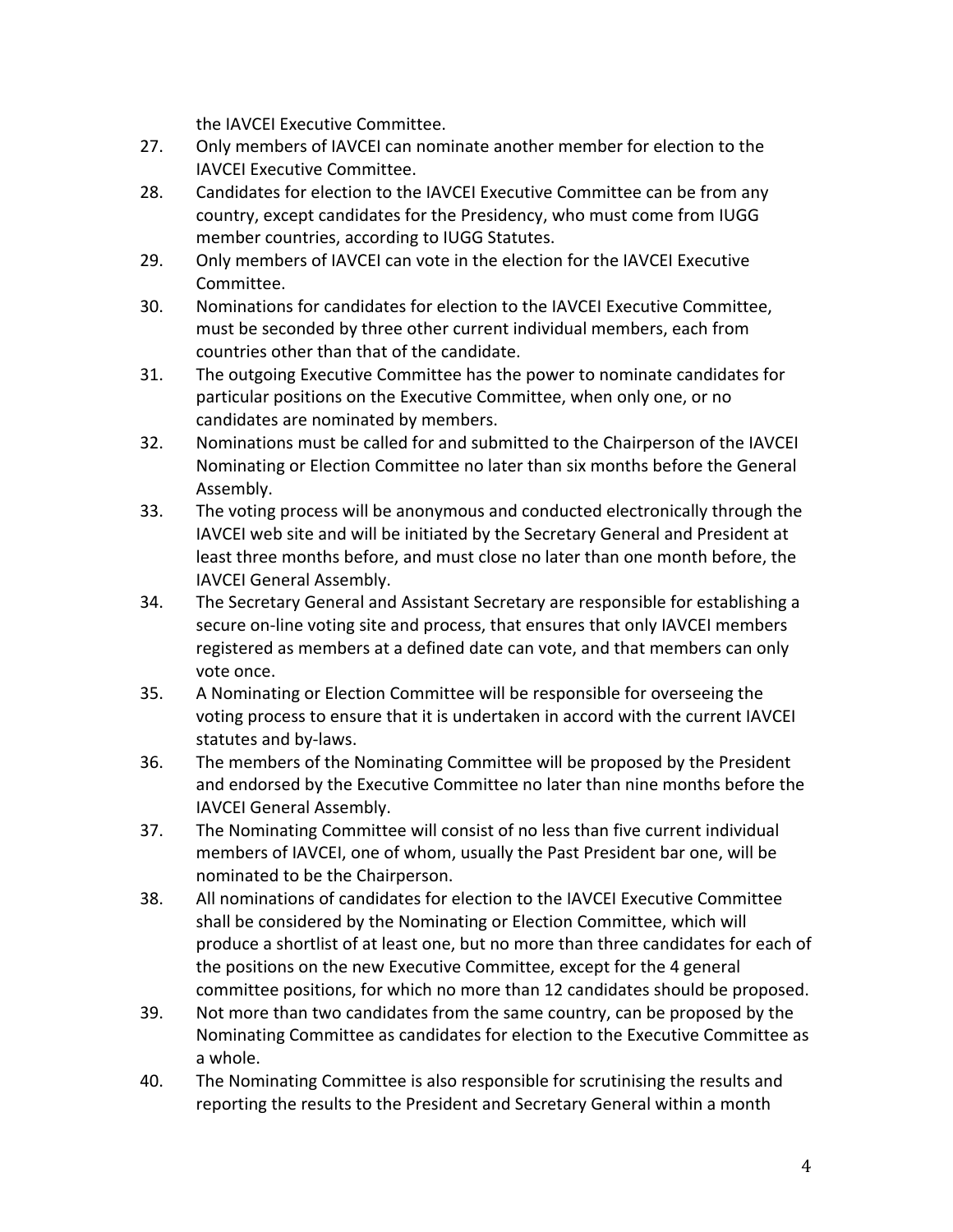following the close of voting.

- 41. The candidate(s) with the largest number of votes for each position will be elected.
- 42. The President-elect must be endorsed by a majority of IAVCEI National Correspondents from IUGG member countries. A non-response from a National Correspondent will be taken to be an endorsement for the President-elect.
- 43. In case of a tie the Executive Committee at the time of the election will elect the candidate from among those with the same number of votes.
- 44. The Secretary General will communicate through the website to all IAVCEI members the results of the elections before the General Assembly, and the new officers of the Executive Committee will be officially appointed during the General Assembly.

#### VI. IAVCEI Awards

- 45. To honour outstanding achievements in research and contributions to volcanology and to IAVCEI, IAVCEI will make awards at the General Assembly and Scientific Assembly to the most suitable candidates who have been nominated.
- 46. The awards to be made are:
	- a) The *George Walker Award* is for an early career researcher within 7 years of being awarded the PhD degree at the time of nomination. This is awarded every 2 years at each General and Scientific Assembly. Detailed criteria are available on the IAVCEI website.
	- b) The *Wager Medal* is for a mid-career researcher within 15 years of being awarded the PhD degree at the time of nomination. This is awarded every 2 years at each General and Scientific Assembly. Detailed criteria are available on the IAVCEI website.
	- c) The *Thorarinsson Medal* is awarded to a senior researcher with an outstanding international research record. The medal is awarded only at the Scientific Assembly. Detailed criteria are available on the IAVCEI website.
- 47. Candidates for IAVCEI awards must be members of IAVCEI.
- 48. Candidates for IAVCEI awards can only be nominated and supported by IAVCEI members.
- 49. Nominations for all IAVCEI awards must be made in writing by one member, and supported with supporting letters by no more than 3 other members.
- 50. The principal nominator and the 3 supporting members must be from different countries to ensure that all candidates have international profiles, and have contributed to volcanology at the international level.
- 51. An Awards Sub-Committee will be established by the President 6 months before a General Assembly or Scientific Assembly. The President will be Chairperson of the Awards Committee and will invite at least 4 other members with significant international research profile and experience, representing different geographic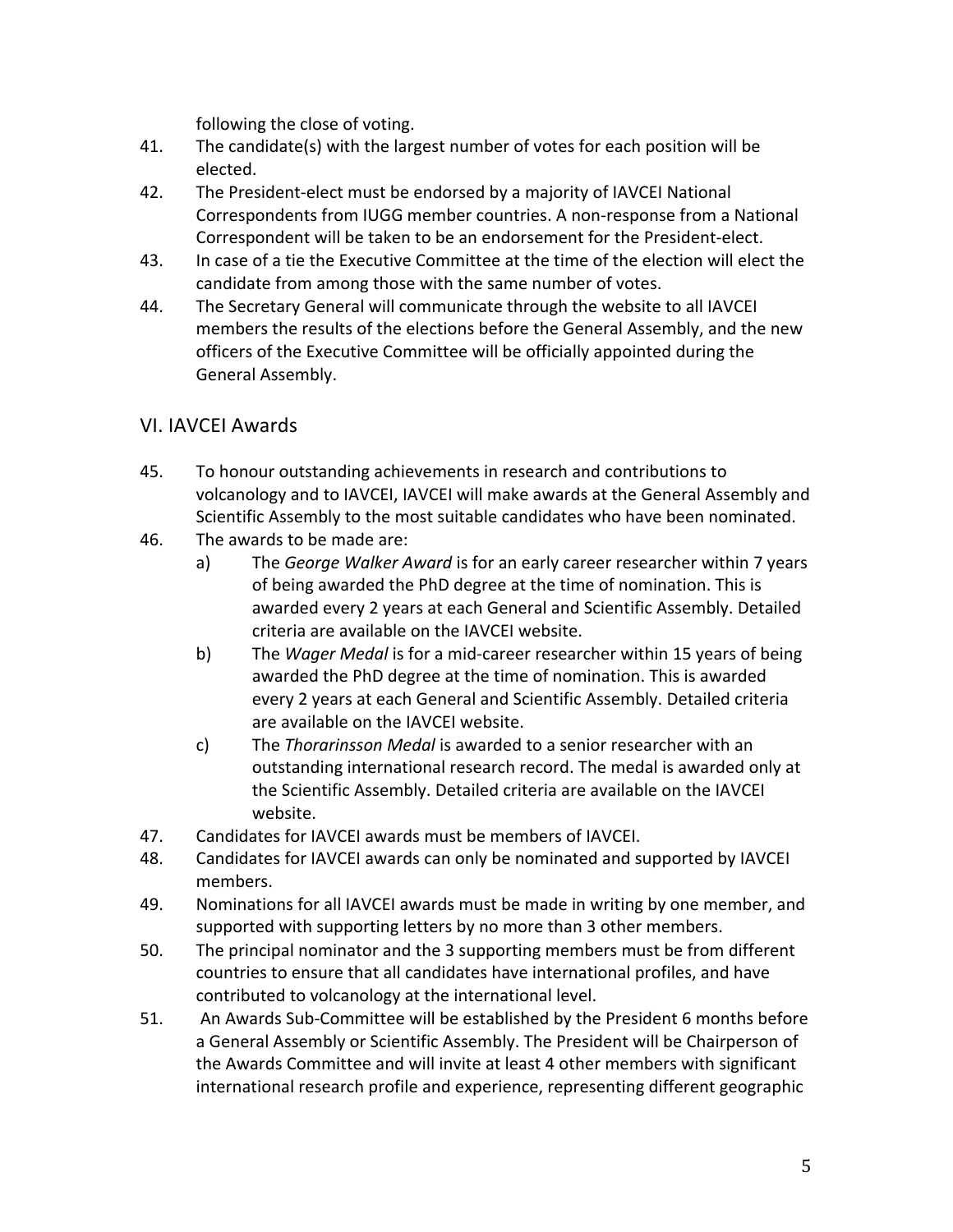regions around the world and ensuring gender balance, to join the committee. Each member of the Awards Committee will have an equal say in the outcome for each award.

52. In addition, at each Scientific Assembly, the IAVCEI Executive Committee may decide on and award Honorary Life Membership to up to 3 members for their contributions and services to volcanology and IAVCEI over an extended period of time.

## VII. Alteration and Interpretation of Statutes

- 53. These statutes shall be changed only by a majority of at least two thirds of votes by members in attendance at the General Assembly business meeting for members, or through an on-line plebiscite for members.
- 54. Any individual member may propose in writing an alteration, or alterations, to the Statutes, provided the proposal is supported by three other, current individual members in writing.
- 55. The Executive Committee may also propose changes to the Statutes.
- 56. The Executive Committee shall have the power to decide whether the proposal will be distributed to members to vote on through an on-line plebiscite or at a General Assembly.

## **BY-LAWS**

## I. National Volcanological Communities/Organisations, and National **Correspondents**

- 1. Individual countries are encouraged to establish national volcanological communities/organisations, with the following functions:
	- a) To foster volcanological research within their own country, and encourage membership of IAVCEI;
	- b) To nominate through their National Committee a National Correspondent who will act as the principal contact between IAVCEI and their national community and have the power to represent their country's views at IAVCEI General Assemblies;
	- c) To submit topics for discussion at the General Assemblies of the Association. Topics so submitted should be notified to the Secretary General of the Association at least three months before the General Assembly;
	- d) To facilitate and coordinate, as appropriate and necessary, the dissemination of IAVCEI NEWS, correspondence and other information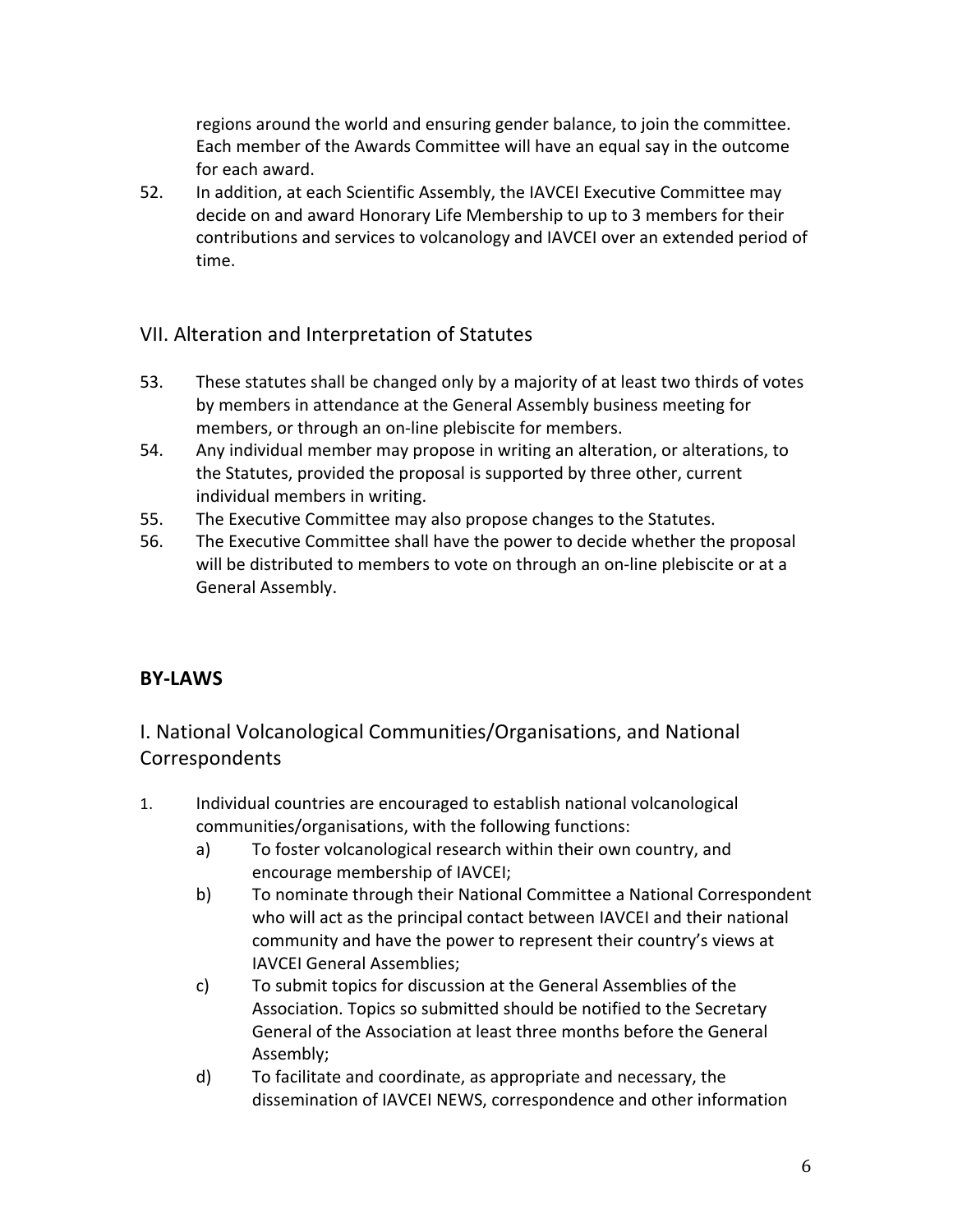relating to the affairs of IAVCEI.

2. National Correspondents of IUGG member countries are asked to endorse the IAVCEI President-elect at the General Assembly.

#### II. Duties of Officers of the Association

- 3. The function of the Executive Committee is to exercise general oversight of the affairs of the IAVCEI. It should meet during each General Assembly and Scientific Assembly, and when possible during other IAVCEI meetings. At other times the Executive Committee will conduct the affairs of the Association by email exchange among its members. Its duties include the following:
	- a) To consider proposals for changes to the Statutes and By-Laws
	- b) To fill committee vacancies arising between elections for the Executive Committee.
	- c) In the event of the President's position becoming vacant between General Assemblies, the Executive Committee shall appoint one of the Vice Presidents to act as President until the next General Assembly.
	- d) To assist in preparing the agenda and making arrangements for General Assemblies and other meetings
	- e) To appoint a Nominating Committee for the short-listing of candidates for election as new office bearers and the conduct of the election
	- f) To appoint the Executive Editor and Associate Editors of the Bulletin of Volcanology and other publications
	- g) To endorse Commissions and Working Groups proposed by the Vice-Presidents.
	- h) To consider applications for funding to the Executive Committee by Commissions, IAVCEI Conference organizing committees, individual members seeking support to attend conferences, and special purpose grants from affiliated organisations
	- i) To determine the membership fee structure and membership fees
	- j) To promote the interests of the Association.
- 4. The Executive Committee will also conduct the business of the Association between General Assemblies and take on the particular responsibility of proactively fostering the objectives and interests of the Association, the Commissions and Task Groups. The Executive Committee is responsible also for establishing Sub-committees to deal with specific aspects of the work of the Association.
- 5. The duties of the President are to
	- a) Preside at General Assemblies and Scientific Assemblies of the Association and, in consultation with the Secretary General, to regulate the business of the Association.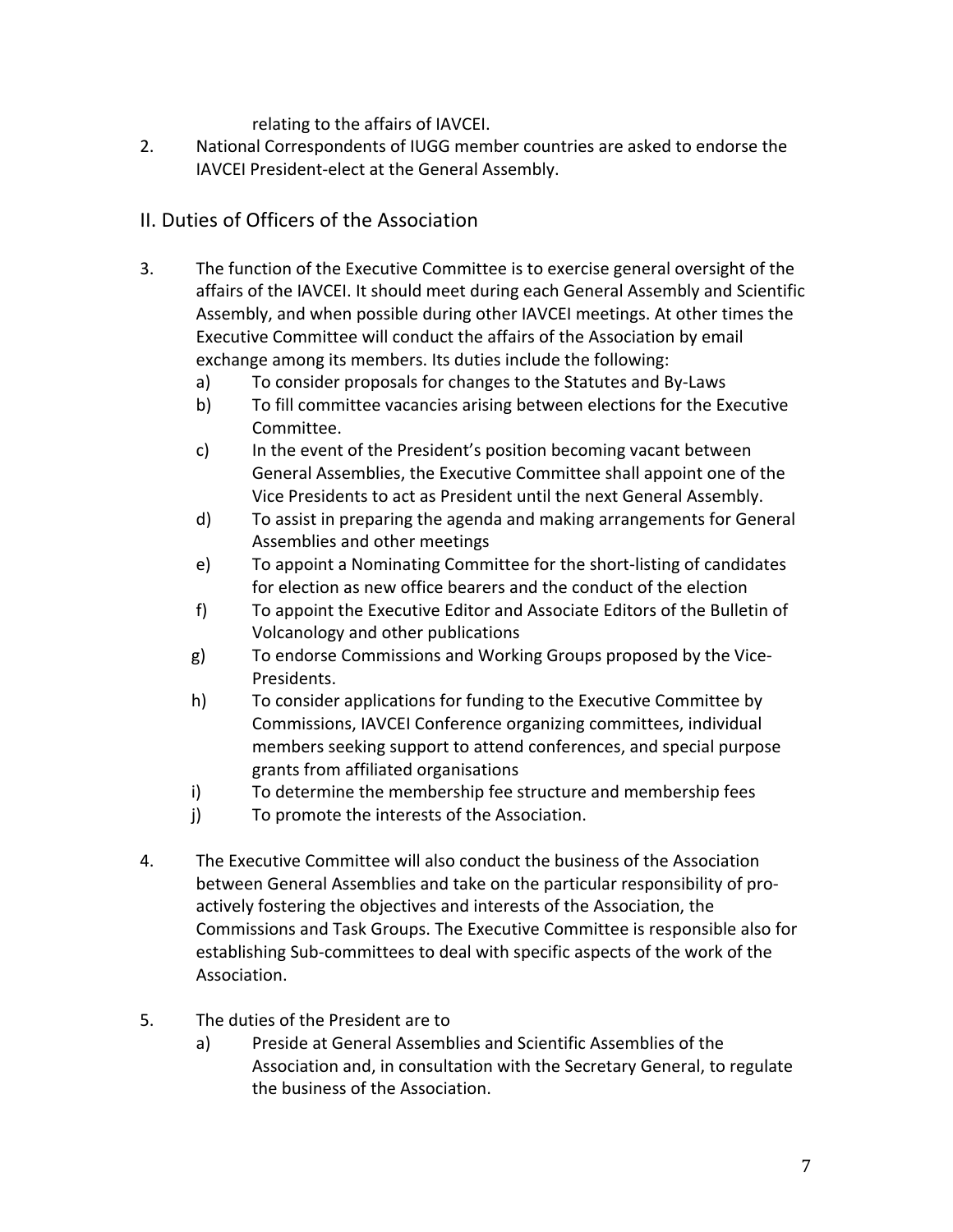- b) Sign documents on behalf of the Association.
- c) Select and chair the Awards Committee.
- d) To appoint Task Groups to address specific issues and to liaise and work with them to ensure the goals of the Task Group are achieved in a timely manner.
- e) Be responsible for all protocol aspects related to the Association.
- 6. The duties of the Vice-Presidents are to
	- a) Preside at General Assemblies and Scientific Assemblies in the absence of the President.
	- b) Be prepared to become President should the presidency become vacant between elections.
	- c) Foster pro-actively the objectives and interests of the Association.
	- d) Manage the IAVCEI Commissions and Task Groups program, and have the responsibility for ensuring that all Commissions and Task Groups are active and functioning effectively.
- 7. The duties of the Secretary-General of the Association are:
	- a) To carry on all correspondence relating to the affairs of the Association;
	- b) To maintain and preserve the records of the Association;
	- c) To maintain a mailing list of members of the Association, and to receive and process membership applications;
	- d) To administer the funds of the Association, to prepare at the end of the calendar year preceding a General Assembly the accounts of the Association, and to arrange that they shall be properly audited
	- e) To prepare annual Financial and Activities reports for members and for IUGG
	- f) To ensure that the annual reports of the Association are published and distributed;
	- g) To prepare a budget for the ensuing four-year term.
	- h) In consultation with the President and members of the Executive Committee, to prepare the agenda and make arrangements for the next General Assembly, and
	- i) To cooperate with the other Associations of IUGG in arranging the scientific program for IUGG/IAVCEI General Assembly conferences, and with the local organising committee for the IAVCEI Scientific Assembly conferences.
- 8. The duties of the Assistant Secretary, in the case where one has been appointed, are to assist the Secretary-General in carrying out the duties of the Secretary General, especially in maintaining the membership register, email address list of members, and the Association website. The Assistant Secretary may be appointed Secretary-General in the event of that position becoming vacant between General Assemblies.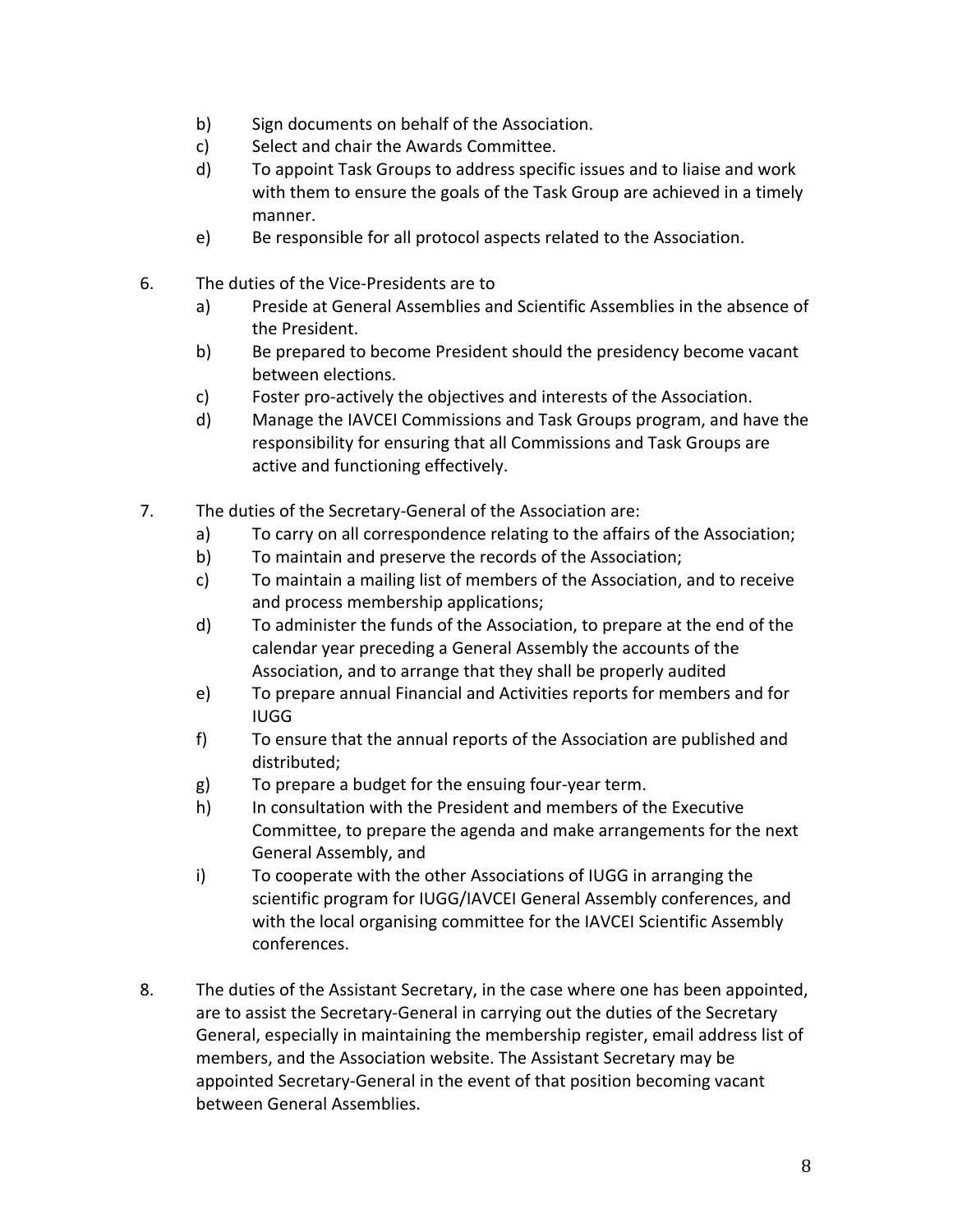- 9. The duties of the webmaster, in case of one having been appointed, are to assist the Secretary-General in managing the website of the Association.
- 10. The Executive Editor of the Bulletin of Volcanology shall normally be appointed for no more than 6 years, and shall:
	- a) Administer the process of receipt of manuscripts and their distribution to the Associate Editors for review and acceptance (or otherwise).
	- b) Be responsible for maintaining high standards of content and presentation of the Bulletin of Volcanology.
	- c) Be empowered to sign documents on behalf of the Association that are pertinent to the Bulletin of Volcanology.
	- d) Appoint Associate Editors, with the approval of the Executive Committee; AEs will normally serve for periods not exceeding four years.

## III. Commissions, Working Groups, Task Groups, and other committees

- 11. The Executive Committee, on the advice of the Vice Presidents, may establish any Research Commission devoted to the international promotion of research in any speciality of volcanology and chemistry of the Earth's interior.
- 12. Commissions are usually initiated by submission of an application to the Vice-Presidents and Executive Committee by a group of members with common, but well-defined research interests, which can be presented an important research theme. Commissions may also be initiated by the Executive Committee to fill a need or gap in the research activities of IAVCEI, by contacting groups of members to encourage them to form a Commission.
- 13. Each Commission will have one or more leaders.
- 14. At least one leader should be an early career researcher.
- 15. The leaders will present proposals for the objectives, program, and membership of the Commission for approval by the Executive Committee.
- 16. Leaders normally will serve for periods not exceeding four years.
- 17. Leaders are expected to solicit interest and participation from IAVCEI members who may be interested in the research theme(s) of the Commission, and build up a contact list of such members.
- 18. Leaders should regularly provide information to and solicit suggestions from their network of members on proposed activities, and make arrangements to organize Commission activities.
- 19. Every Commission is *required* to propose and organize at least one symposium research theme for *every* IAVCEI General Assembly and Scientific Assembly.
- 20. The convenors of every Commission hosted symposium must include at least one Early Career scientist.
- 21. Commissions are also encouraged to organize workshops and field workshops affiliated with the major IAVCEI conferences, or outside of these, or jointly with other commissions within IAVCEI, or with Commissions from other IUGG Associations, which have related research interests.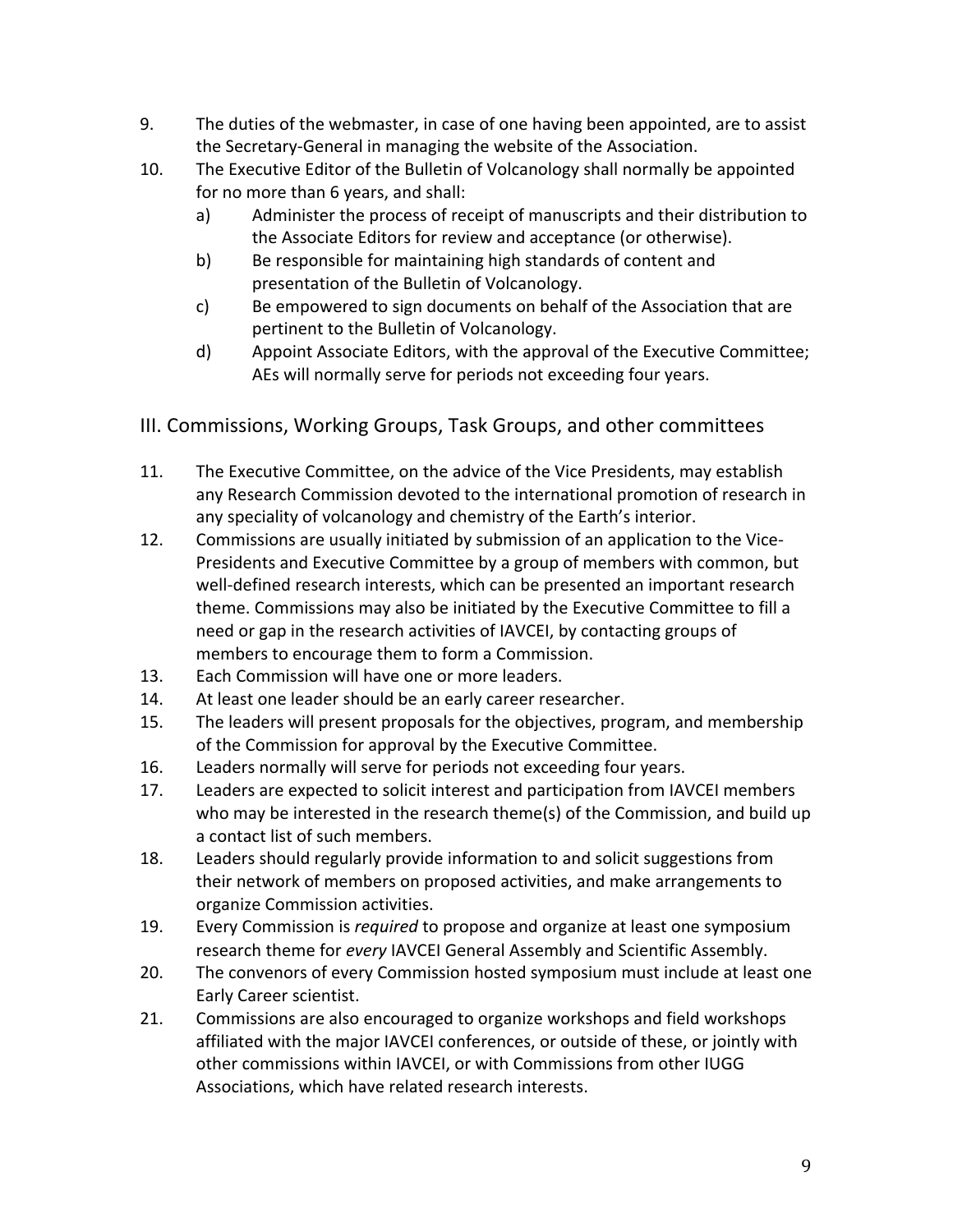- 22. Commissions may propose the formation of Working Groups to explore research interests that represent a sub-theme of related research theme to that of the Commission.
- 23. Working Groups should also submit an application to the Vice-Presidents, with the endorsement of the Commission leaders, with a specified life-span and clearly enunciating the goals of the Working Group.
- 24. At the end of the term of the Working Group it is expected to submit a report to the Vice Presidents, summarizing the outcomes.
- 25. At the end of the term of a Working Group, it may be terminated, or if the members of the Working Group feel there is continuing momentum, then the Working Group may submit an application to become a Commission.
- 26. All Commissions and Working Groups are required to submit a brief one to two page report of activities annually to the Vice-Presidents.
- 27. The President in consultation with the Executive Committee may establish Task Groups devoted to the short-term completion of specific scientific tasks, at the end of which term, a report(s) will be submitted to the President and the Executive Committee.
- 28. The President in consultation with the Executive Committee may also establish small committees devoted to the completion of specific administrative tasks.
- 29. These will include the Awards Committee whose responsibility, under the chairmanship of the President, is to prepare recommendations for the IAVCEI Awards at the time of the Association's General Assemblies or Scientific Assemblies, and the Election Nominating Committee, which will oversee the election process.

#### IV. Alteration and Interpretation of By-Laws

- 30. These By-Laws shall be changed only by a majority of at least two thirds of votes by members in attendance at the General Assembly business meeting for members, or through an on-line plebiscite for members.
- 31. Any individual member may propose in writing, alteration, or alterations, to Statutes and By-Laws, provided the proposal is seconded (in writing) by three other current individual members.
- 32. The Executive Committee may also propose changes to the By-Laws.
- 33. The Executive Committee shall have the power to decide whether the proposal will be distributed to members to vote on through an on-line plebiscite, or at a General Assembly.

## **APPENDIX**

Principle of Freedom of Participation in Learned Societies

IAVCEI adheres to the Principle of Freedom of Participation in Learned Societies for all